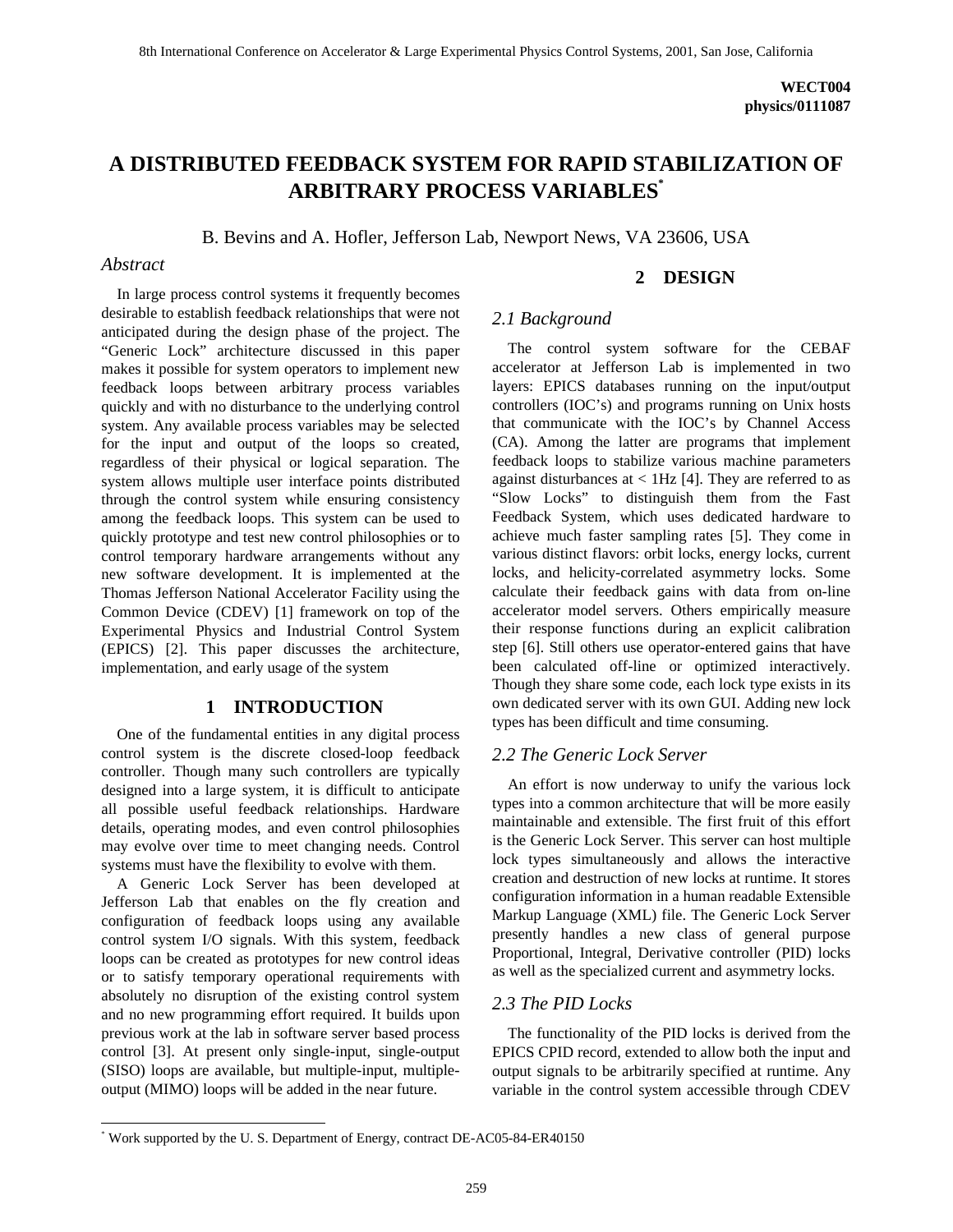can be used. This includes all CA signals as well as signals from other CDEV servers, including model servers and other locks.

A GUI allows users to control all the PID locks and create new ones from anywhere on the network. Once a new lock has been created, the user enters names for input and output of the feedback loop, PID gain parameters, and output signal limits. The lock can then be activated.

# **3 IMPLEMENTATION**

## *3.1 Server Architecture*

The lock server programs are implemented in C++ as CDEV Generic Servers [7] where each lock is a virtual device that exposes a set of virtual attributes containing the lock's operating parameters. The Generic Lock Server uses this same setup, but takes advantage of more recent developments in C++. It uses the containers and strings of the C++ standard library (formerly the standard template library) to avoid memory management issues. This has resulted in a very robust product being developed in much less time that would otherwise be possible.

Figure 1 shows the relationships among the main classes used by the Generic Lock Server. In order to



**Figure 1: Simplified Lock Server Class Diagram** 

minimize coupling among the components, the LockServer engine uses a LockFactory class to construct locks of various types. The abstract Lock class maintains a private list of all the locks that have been instantiated and controls access to them. Each derived lock type registers itself with the factory at initialization. All that is necessary to add a new lock type is to relink the server with the new object file for the lock type. The ConfigParser and LockFactory classes are singletons.

# *3.2 Configuration Files*

The XML configuration file is both parsed and written using the "non-commercial" Qt/X11 toolkit from Trolltech [8]. The Qt XML Document Object Model (DOM) interface is encapsulated in the ConfigParser class used by the LockServer. A partial XML configuration file is shown below.

Within the main <lockConfig> element, there are zero or more <Lock> elements and zero or more <device> elements. Each <Lock> triggers the construction of a new lock of the specified type with the specified name. Each <device> contains zero or more <attribute> elements. The parser attempts to map the names of each <device>/<attribute> pair into a CDEV device/attribute existing in the server and set its value accordingly.

#### <lockConfig> <Lock name="PIDLock02" type="PIDLock" /> <device name="PIDLock02" > <attribute name="GainD" value="0" /> <attribute name="GainI" value="1" /> <attribute name="GainP" value="0" /> <attribute name="InputName" value="ILI1L\_PHASEerror"/> <attribute name="Interval" value="4" /> <attribute name="MaxChange" value="0.1" /> <attribute name="MaxPos" value="25" /> <attribute name="MinPos" value="15" /> <attribute name="OutputName" value="R1XXPSET" /> <attribute name="SetPoint" value="0" /> <attribute name="Description" value="North Linac First Pass Gang Phase" /> </device> <!--More locks of various types would follow here. ->

# </lockconfig>

#### *3.3 User Interface*

The GUI's for the slow locks are scripted in Tcl/Tk. The PID Lock GUI is shown in Figure 2. All the PID locks are presented in a scrollable list and each one can



#### **Figure 2: The PID Lock GUI**

be collapsed or expanded using the arrow buttons on the left. Output values from the locks are in the darker boxes while user inputs are in the lighter boxes. The button to the left of each lock's textual description field turns the lock on and off. A lock can be deleted using the button in the upper right corner of its display. A new lock is created using the button in the far lower left. The new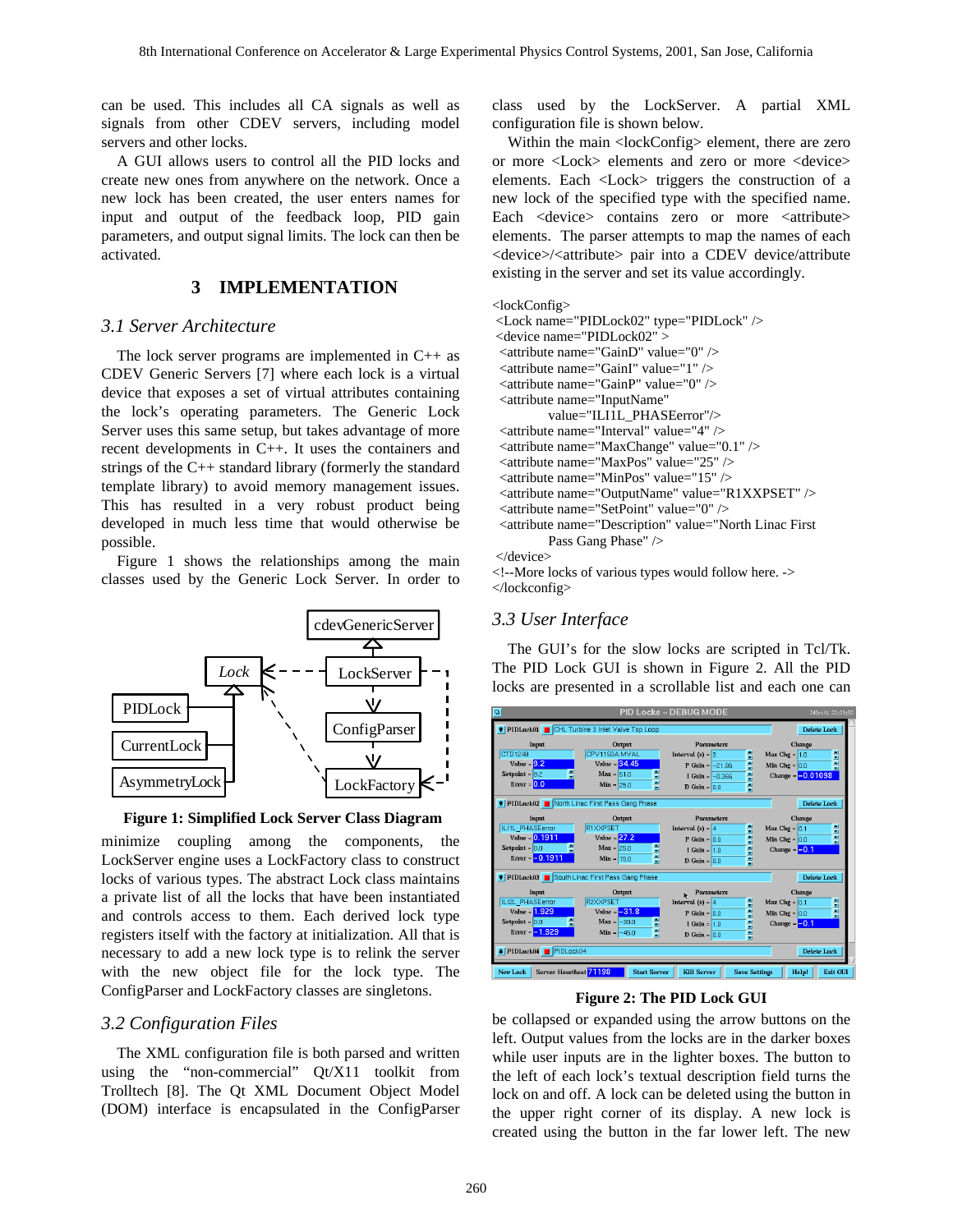lock is assigned the next available device name, first reusing the slots of any deleted locks. When a lock is deleted or a new lock is created, every instance of the GUI running anywhere on the network is notified to update its display.

## **4 FUTURE DIRECTIONS**

#### *4.1 Additional Lock Types*

The remaining slow lock types in use at Jefferson Lab will be integrated into the Generic Lock Server architecture. For this to happen the architecture must be extended to allow MIMO lock types. It must also allow for locks that must be calibrated at runtime like the Orbit Locks and locks that use the on-line accelerator model server for calibration like the Energy Locks.

#### *4.2 Server Security*

Access to all CEBAF IOC's is controlled through CA security. To function, the Generic Lock Server must run with a user ID that is allowed to write to the IOC's. However, because it is designed to be flexible, the CDEV Generic Server has no built-in security model. This means that any user connected to the accelerator network can write to the virtual attributes of the lock devices and create a lock that writes to any channel in the system, effectively circumventing CA security. Plugging this loophole is a top development priority. A security layer will be added to the lock server allowing writes only by specific groups of users from specific machines. In the longer term, it would be useful if the attributes of a lock would inherit the security of the lock's output channel.

## *4.3 PID Auto-tuning*

Determining appropriate gains for PID controllers is a non-trivial task. To make the PID Lock class more usable by non-experts it would be very desirable to have a means to automatically characterize the closed loop transfer function and determine appropriate PID gains for optimum stability, if they exist. Many such algorithms exist [9]. If one can be found that is sufficiently general, it might be integrated into the lock server architecture or could exist as a separate process, making it more useful for tuning EPICS CPID records as well.

## *4.4 Dynamic Linking*

The very low degree of coupling among the various lock and server classes means that it is not necessary to statically link the lock classes with a server. Following the model that CDEV uses with its service classes, the code for individual lock types could be dynamically loaded as needed. This would allow completely new types of locks to be added to a running server without even restarting it, much less rebuilding it.

## *4.5 Expanding the Lock Namespace*

One limitation imposed by CDEV is that all device names must be declared in static Device Definition Language (DDL) files that are used by clients to map device names to the appropriate services and servers. Thus, although new locks can be created in the server with arbitrary names, clients cannot find them unless they use names pre-declared in a common DDL file. This prohibits the use of descriptive device names for dynamically created locks. A dedicated client like the Generic Lock GUI could be designed to dynamically discover the lock names, but they would still not be available to general purpose clients like archivers.

CDEV can be configured to fall through to a particular service when a device name is not found in the DDL file. For many sites that use CDEV with EPICS, this default is configured to use CA. The Portable CA Server (PCAS) [10] suggests a way to make fully dynamic virtual devices. A PCAS could be set up to host the virtual device/attribute pairs needed by such devices.

#### **5 ACKNOWLEDGEMENTS**

Recognition of the need for the Generic Lock Server and the PID Locks as well as ideas for their implementation grew out of many discussions with the members of the Jefferson Lab Operations Group and the Beam Applications Team, especially Yves Roblin.

#### **6 REFERENCES**

- [1] J. Chen, G. Heyes, W. Akers, D. Wu and W. Watson, "CDEV: An Object-Oriented Class Library for Developing Device Control Applications", Proceedings of ICALEPCS95, Chicago.
- [2] L. R. Dalesio, et. al., "The Experimental Physics and Industrial Control System Architecture: Past, Present, and Future", Proceedings of ICALEPCS93, Berlin.
- [3] M. Bickley, B. A. Bowling, D. A. Bryan, J. van Zeijts, K. S. White and S. Witherspoon, "Using Servers to Enhance Control System Capability", Proceedings of PAC 1999, New York.
- [4] J. van Zeijts, S. Witherspoon and W. A. Watson, "Design and Implementation of a Slow Orbit Control Package at Thomas Jefferson National Accelerator Facility", Proceedings of PAC 1997, Vancouver.
- [5] R. Dickson and V. Lebedev, "Fast Feedback System for Energy and Beam Stabilization", Proceedings of ICALEPCS99, Trieste, Italy.
- [6] A. Hofler, D. Bryan, L. Harwood, M. Joyce and V. Lebedev, "Empirically Determined Response Matrices for On-line Orbit and Energy Correction at Thomas Jefferson National Accelerator Facility", Proceedings of PAC 2001, Chicago.